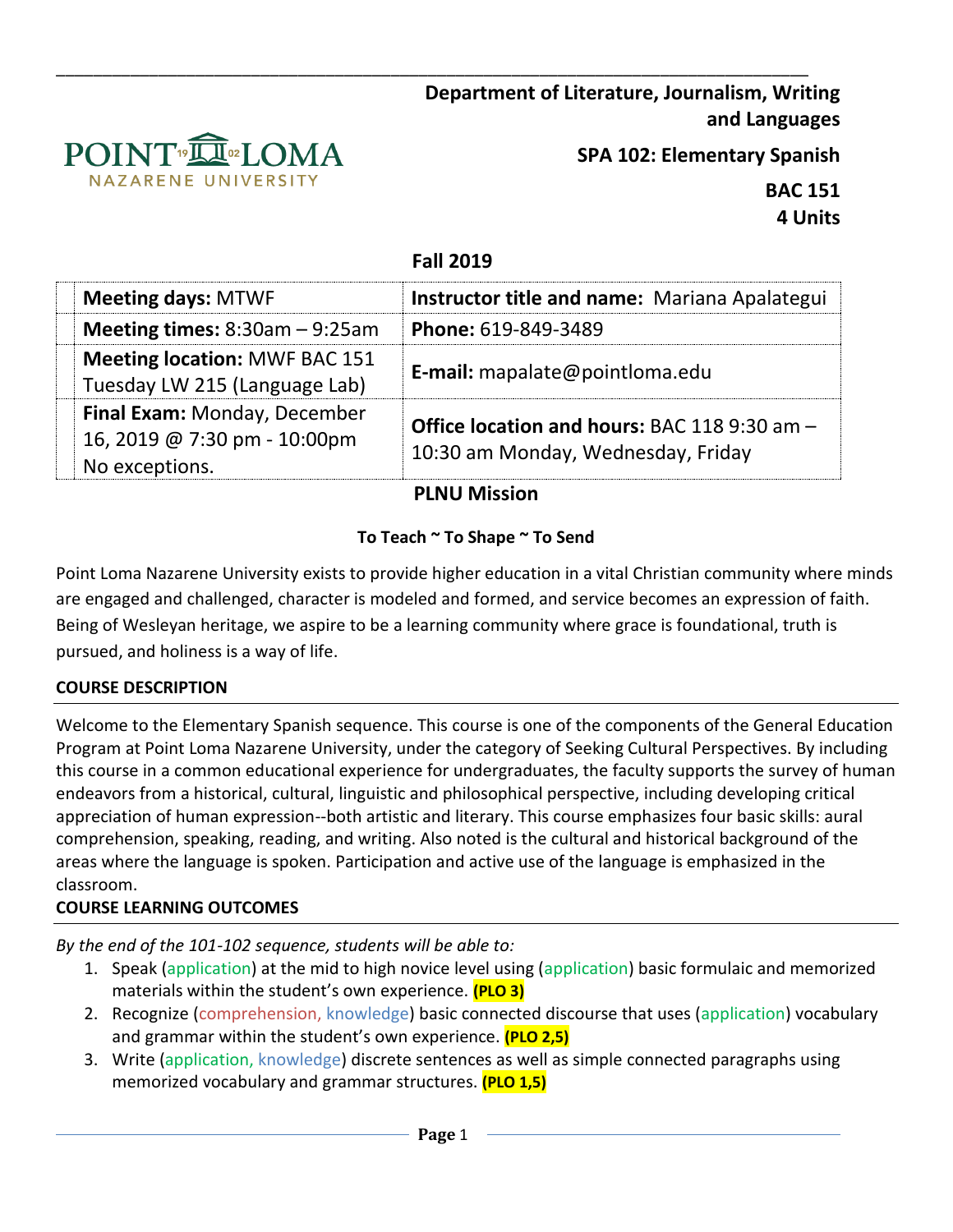- 4. Read (application) cultural texts that employ familiar vocabulary and cognates as well as learned grammatical structures. **(PLO 4)**
- 5. Demonstrate (application, knowledge) comprehension of basic cultural mores and patterns of living of the target culture(s) studied. **(PLO 4,6)**

## **REQUIRED TEXTS AND RECOMMENDED STUDY RESOURCES**

#### *Portales ebook plus supersite*.

[https:/vistahiegherlearning.com/school/pointloma](https://vistahiegherlearning.com/school/pointloma)

## *Talkabroad*

*Talkabroad* conversation (Two-30 minute conversations are required) for \$15 each. Instructor will explain more about this assignment in class. *TalkAbroad* website: [https://talkabroad.com](https://talkabroad.com/)

## **COURSE REQUIREMENTS**

1. Active participation in each class. Active participation is defined to include the following: group work, journal writing and sharing, oral participation, and completion of daily assignments. Any day a student is absent he/she loses **20 points** of class participation.

- 2. Completion of required readings, written, oral, lab, video, and web assignments.
- 3. Successful completion of written and oral examinations.

## **Tests & Quizzes**

Since language learning is a skill, it will be imperative to ensure the necessary proficiency is attained. To this end, there will be a short test given after every chapter during the term. It will be necessary for students to do a thorough review before each test since the material is cumulative. All exams and quizzes are scheduled on the calendar. **There are no make-up exams or quizzes.** In order to allow for illness and any other necessary absences, students will be allowed to drop **one** test and **one** quiz. There will also be one Final exam which is comprehensive in nature. This exam cannot be taken at any other time than that assigned by the University calendar.

#### **Homework**

Homework will be assigned on-line through the vhlwebsite. Assignments are due by 11:59 p.m. PST on the date due, so please give yourself enough time to complete these before your clock runs out. All assigned homework throughout will be **due on day noted per assignment.** This work **will not be accepted for late credit**.

## **Language Lab**

We will meet once a week in the language lab and do a variety of exercise, see cultural materials, etc. Check your schedule for meeting days. **While in the lab, computers may be used only when the professor gives permission to use them. If you browse the internet while class is going on, it will most definitely affect your**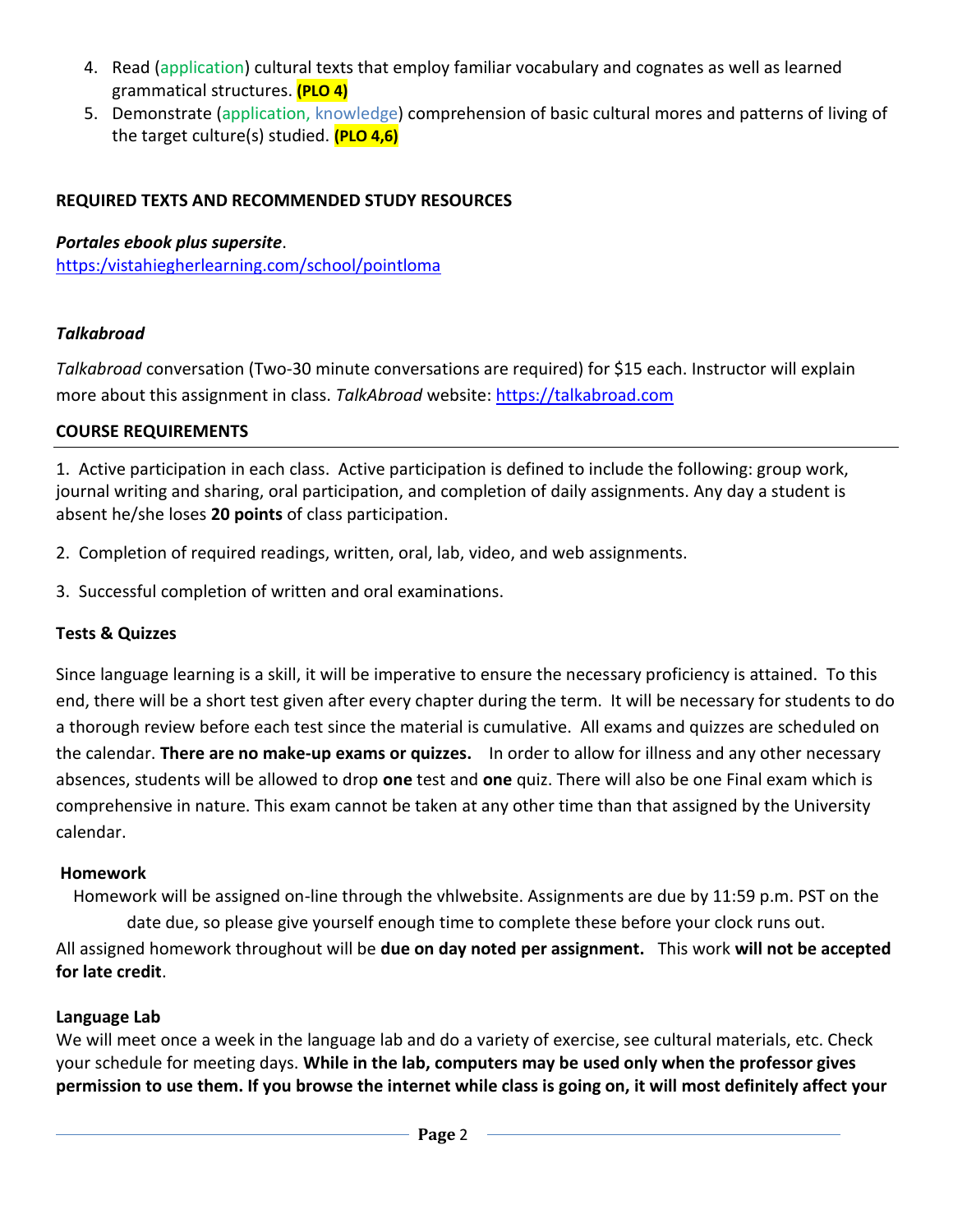**participation grade in a negative way, the same as using a cell phone in class.** You can also use the lab outside of class time to do homework online, listen to audio materials, watch videos etc. Please check the lab schedule, since other classes are scheduled at specific times.

### **Cultural Engagement**

Students will be required to complete 4 approved cultural engagement assignments during the semester, such as interviewing a Spanish speaker, attending a cultural event (and answering questions, or watching a film in Spanish. Not just any assignment can fulfill this requirement; the activities will be approved and chosen by the professor**. It will be necessary to take a photo of yourself at the event, and also get a ticket stub or brochure showing that you were there. No photo = no credit!** Also, your event MUST be pre-approved by the professor. Please ask first to get your idea approved! All 4 events will be collected together on the day of the Final as a portfolio. Events do not need to be held together in an actual portfolio folder or binder; stapled papers are acceptable.

## **Talkabroad**

In addition, each student will be required to conduct **Two** 30 minute conversations through *Talkabroad*.

#### **ASSESSMENT AND GRADING**

| <b>Chapter Exams</b>             | 40% |
|----------------------------------|-----|
| Quizzes                          | 10% |
| <b>Online Homework</b>           | 20% |
| TalkAbroad                       | 5%  |
| <b>Cultural Events Portfolio</b> | 5%  |
| Attendance and Participation     | 10% |
| Final Exam                       | 10% |

#### **COURSE POLICIES**

Student Responsibilities (Responsabilidades del/ de la estudiante):

1. Class participation and attendance (La asistencia y la participación en clase): Regular and punctual attendance in all classes for which a student is registered is considered essential to optimum academic achievement. Therefore, regular attendance and participation in each class are two of the course requirements to be met. There are no allowed or excused absences except when absences are necessitated by certain university sponsored activities and approved in writing by the Provost of the university. **Any day a student is absent, the student will lose 10 points on the class attendance and participation grade.** You must be in class to participate, since we do conversation, review, and active practice with the material. **The first two absences do not count**, but after, 1% of grade will be deducted per absence (10 points per absence). **After 6 unexcused absences, the professor reserves the right to de-enroll the student from the class. After 12 absences (20% of the grade), a student cannot pass the class, and will receive an F for the course (per university policy).** Also, **coming late twice equals one absence**. Students are expected to come to class prepared, and to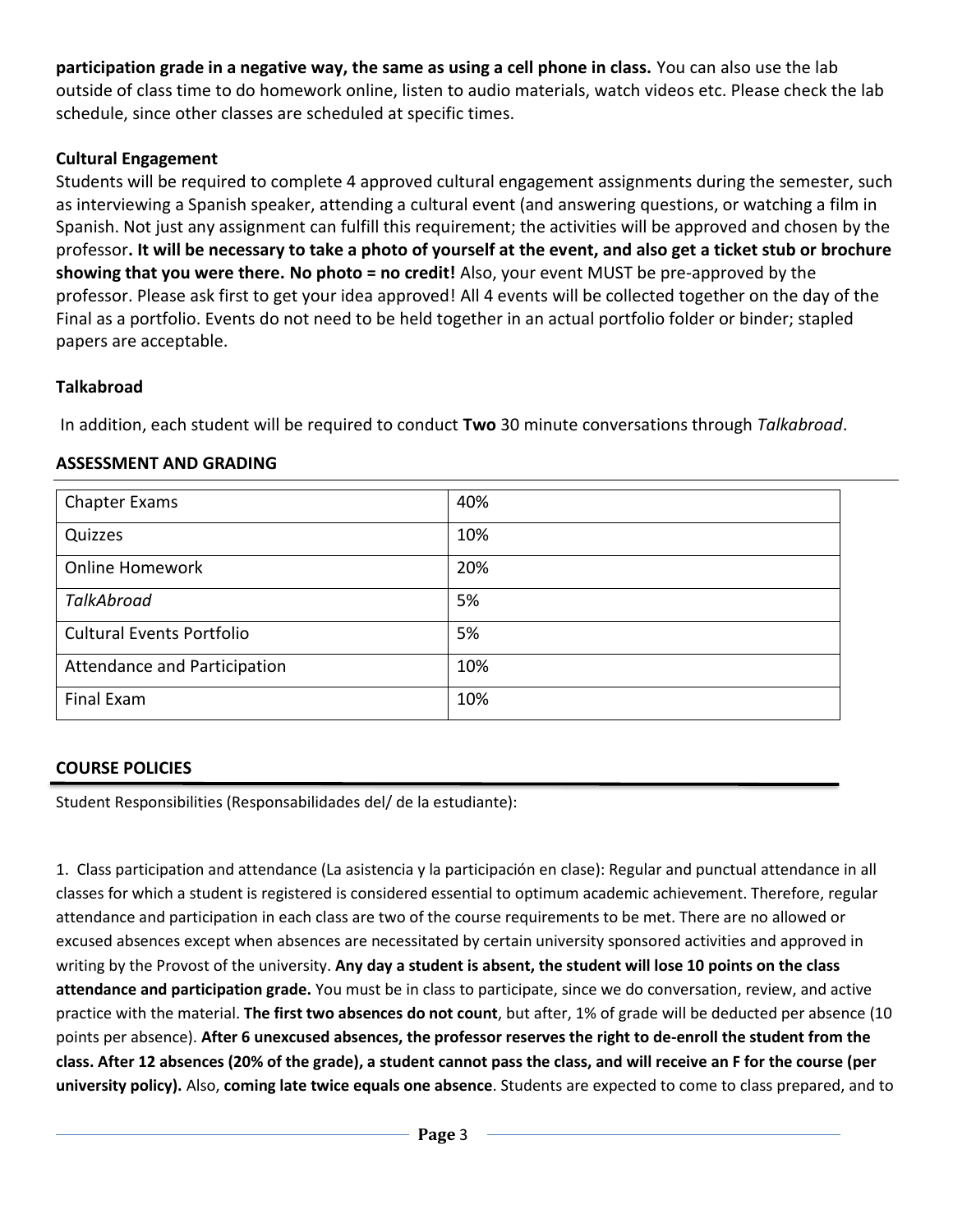be active participants in their own learning for the **duration of the class period**. Our classroom environment will be one of "mutual respect" and a "community of learning." What this means is that you should not be embarrassed or discouraged to participate—and mistakes will be considered part of the learning process that everyone can benefit from. If you do not understand something, do not hesitate to ask for further explanation. Participation means coming to class with a positive attitude, making original comments in Spanish while **not speaking English** or getting off task. **NOTE: Class time is not free time to browse the internet or to text message friends. Since we have an online component for the class, students have permission to use phones and laptops, but only for the course materials. I will instruct the class when to use—or not— computers and phones. Not paying attention in class and/or unauthorized use of technology will affect your participation grade. If I see you texting or using a laptop for something different than the class exercises, I will take off 5-10 points for participation for the day. I may not even call your attention or stop class, as learning and practicing Spanish with the class is my first priority. DO NOT be surprised at the end of the semester if your grade is lower than you think because you have not followed these guidelines.**

**IMPORTANT NOTE: It is EXTREMELY important and necessary to study and review the material the day before by completing the online homework and assignments.** Students should come to class with a basic understanding of the material and be ready to participate in activities and practice with the material already. Class time will be used to practice and review, not just go over the grammar or vocabulary of the lesson. The professor will provide some handouts to practice, **but students need to spend at least 45 minutes of preparation per lesson. If it is obvious that students are not preparing and studying, this will directly affect the participation grade in the class. PLEASE consult the online textbook, or e-companion!**

2. **Tests (Exámenes):** There will be a test given after every chapter during the term. It will be imperative to do a thorough review before each test since the material is cumulative. **There are no make-up exams**. There will also be a departmental final exam. The final exam is comprehensive. There will also be vocabulary quizzes for each chapter, and two short grammar quizzes (TBA or pop quizzes) throughout the semester.

3. **Language Laboratory (Laboratorio de lenguas):** We will meet once a week in the lab and will do a variety of exercises, see cultural materials, etc. Check your schedule for meeting days. **While in the lab, computers may be used only when the professor gives permission to use them. If you browse the internet while class is going on, it will most definitely affect your participation grade in a negative way, the same as using a cell phone in class**. You can also use the lab outside of class time to do homework online, listen to audio materials, watch videos etc. Please check the lab schedule, since other classes are scheduled at specific times.

#### **FINAL EXAMINATION POLICY**

Successful completion of this class requires taking the final examination **on its scheduled day, Monday, December 16 from 7:30 pm to 10:00pm**. The final examination schedule is posted on the [Class Schedules](http://www.pointloma.edu/experience/academics/class-schedules) site. **No requests for early examinations or alternative days will be approved.**

#### **PLNU COPYRIGHT POLICY**

Point Loma Nazarene University, as a non-profit educational institution, is entitled by law to use materials protected by the US Copyright Act for classroom education. Any use of those materials outside the class may violate the law.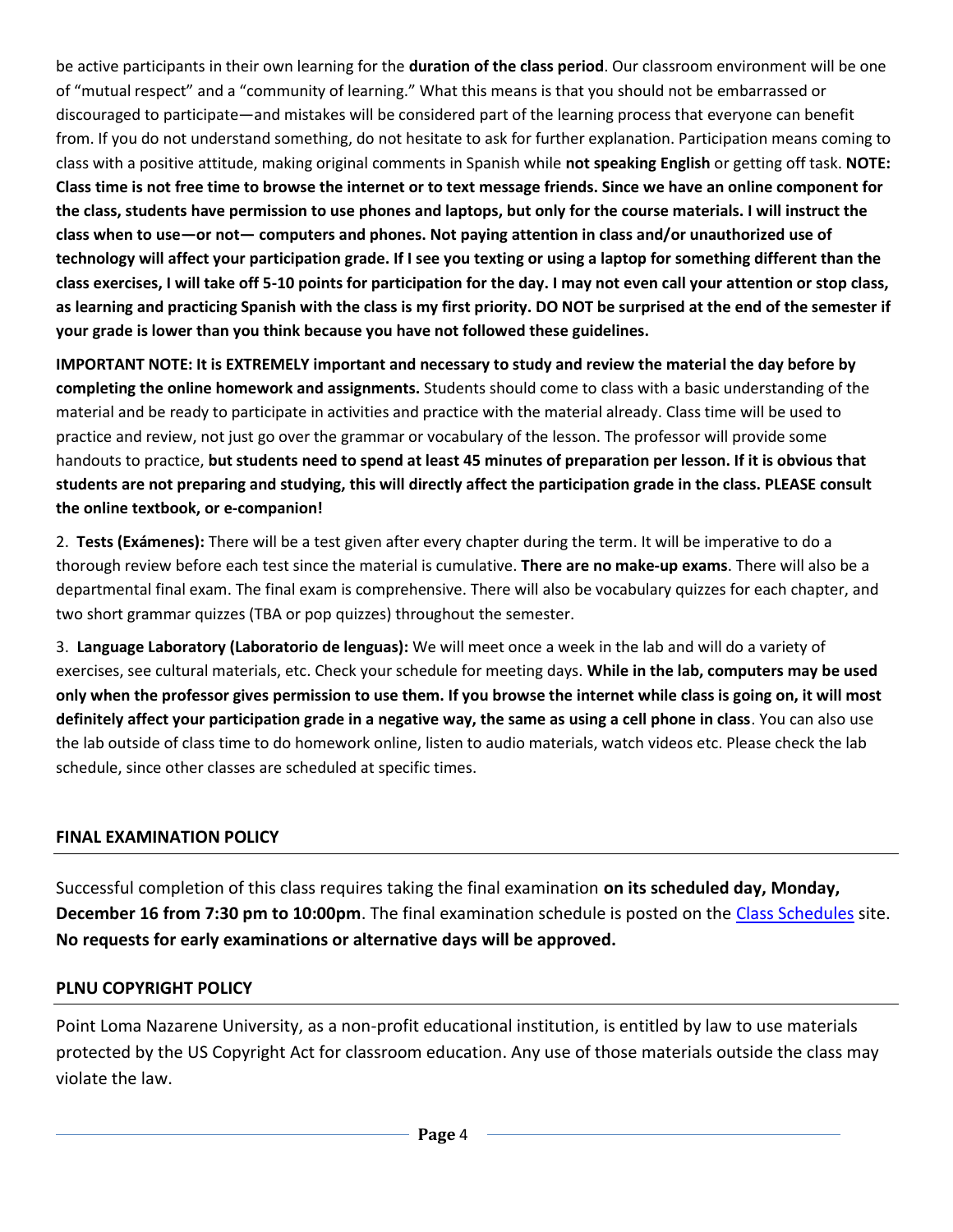### **PLNU ACADEMIC HONESTY POLICY**

Students should demonstrate academic honesty by doing original work and by giving appropriate credit to the ideas of others. Academic dishonesty is the act of presenting information, ideas, and/or concepts as one's own when in reality they are the results of another person's creativity and effort. A faculty member who believes a situation involving academic dishonesty has been detected may assign a failing grade for that assignment or examination, or, depending on the seriousness of the offense, for the course. Faculty should follow and students may appeal using the procedure in the university Catalog. See [Academic Policies](http://catalog.pointloma.edu/content.php?catoid=18&navoid=1278) for definitions of kinds of academic dishonesty and for further policy information.

## **PLNU ACADEMIC ACCOMMODATIONS POLICY**

While all students are expected to meet the minimum standards for completion of this course as established by the instructor, students with disabilities may require academic adjustments, modifications or auxiliary aids/services. At Point Loma Nazarene University (PLNU), these students are requested to register with the Disability Resource Center (DRC), located in the Bond Academic Center. [\(DRC@pointloma.edu](mailto:DRC@pointloma.edu) or 619-849- 2486). The DRC's policies and procedures for assisting such students in the development of an appropriate academic adjustment plan (AP) allows PLNU to comply with Section 504 of the Rehabilitation Act and the Americans with Disabilities Act. Section 504 (a) prohibits discrimination against students with special needs and guarantees all qualified students equal access to and benefits of PLNU programs and activities. After the student files the required documentation, the DRC, in conjunction with the student, will develop an AP to meet that student's specific learning needs. The DRC will thereafter email the student's AP to all faculty who teach courses in which the student is enrolled each semester. The AP must be implemented in all such courses.

If students do not wish to avail themselves of some or all of the elements of their AP in a particular course, it is the responsibility of those students to notify their professor in that course. PLNU highly recommends that DRC students speak with their professors during the first two weeks of each semester about the applicability of their AP in that particular course and/or if they do not desire to take advantage of some or all of the elements of their AP in that course.

#### **PLNU ATTENDANCE AND PARTICIPATION POLICY**

Regular and punctual attendance at all classes is considered essential to optimum academic achievement. If the student is absent from more than 10 percent of class meetings, the faculty member can file a written report which may result in de-enrollment. If the absences exceed 20 percent, the student may be de-enrolled without notice until the university drop date or, after that date, receive the appropriate grade for their work and participation. See [Academic Policies](http://catalog.pointloma.edu/content.php?catoid=18&navoid=1278) in the Undergraduate Academic Catalog. Students will be allowed one excused absence, thereafter students will be docked 1% of the total grade per absence except when absences are necessitated by certain university sponsored activities and approved in writing by the Provost of the university. A student who misses 20% or more of the total classes does not meet the course requirements and will be dropped from the course or receive an **F** as a final grade in the course.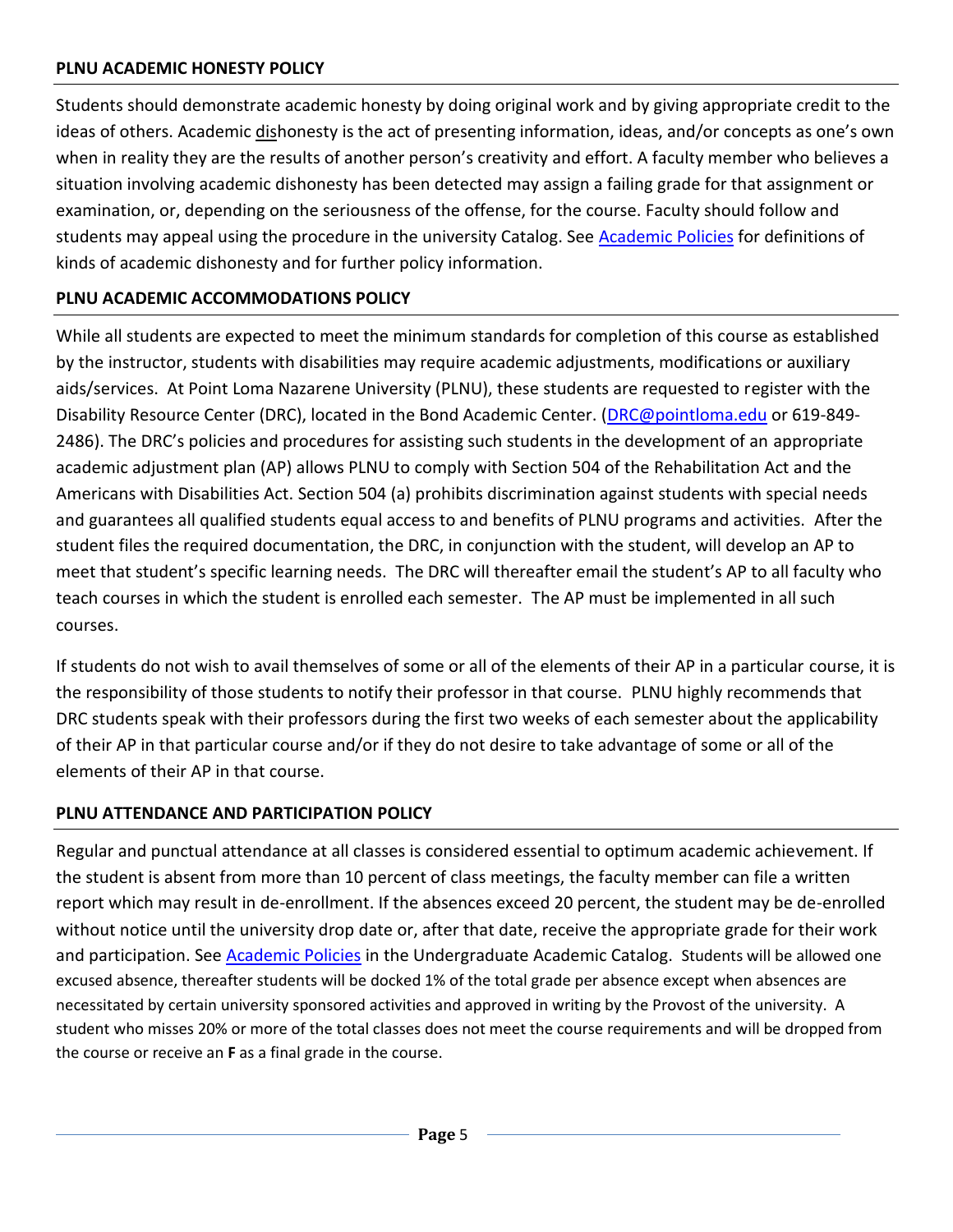## **COURSE SCHEDULE AND ASSIGNMENTS**

|                                                                                                | SPA 102, Fall 2019                                                                                                                             |
|------------------------------------------------------------------------------------------------|------------------------------------------------------------------------------------------------------------------------------------------------|
| 4 al 6 de septiembre                                                                           |                                                                                                                                                |
| Miércoles-Repasar el Temario, el calendario de clase, Todo sobre mí<br>Viernes - Todo sobre mí |                                                                                                                                                |
| 9 al 13 de septiembre                                                                          |                                                                                                                                                |
| Lunes-Todo sobre mí- paseo por la galería.                                                     |                                                                                                                                                |
| Martes- Laboratorio de idiomas- Capítulo 9<br>Miércoles-Capítulo 9                             |                                                                                                                                                |
| Viernes- Capítulo 9                                                                            |                                                                                                                                                |
|                                                                                                | Viernes, 13 de septiembre: Último día para añadir una clase                                                                                    |
| 16 al 20 de septiembre                                                                         |                                                                                                                                                |
| Lunes-Pruebita de vocabulario Capítulo 9<br>Martes-Laboratorio de idiomas-Capítulo 9           |                                                                                                                                                |
| Miércoles-Examen Capítulo 9                                                                    |                                                                                                                                                |
| Viernes-Capítulo 10                                                                            |                                                                                                                                                |
| 23 al 27 de septiembre                                                                         |                                                                                                                                                |
| Lunes-Capitulo 10                                                                              |                                                                                                                                                |
| Martes - Laboratorio de idiomas- Capítulo 10                                                   |                                                                                                                                                |
| Miércoles-Capítulo 10<br>Viernes - Pruebita de vocabulario - Capítulo 10                       |                                                                                                                                                |
|                                                                                                |                                                                                                                                                |
| 30 de septiembre al 4 de octubre<br>Lunes-Capítulo 10                                          |                                                                                                                                                |
| Martes - Laboratorio de idiomas-Capítulo 10                                                    |                                                                                                                                                |
| Miércoles-Examen Capítulo 10                                                                   |                                                                                                                                                |
| Viernes- Capítulo 11                                                                           | Sábado, 5 de octubre; Ministry with México; La iglesia \$25 (Comida y transporte)                                                              |
| 7 al 11 de octubre<br>Lunes-Capítulo 11                                                        |                                                                                                                                                |
| Martes - Laboratorio de idiomas- Capítulo 11                                                   |                                                                                                                                                |
| Miércoles-Pruebita de vocabulario Capítulo 11                                                  |                                                                                                                                                |
| Viernes- Capítulo 11                                                                           | Domingo, 13 de octubre: Fecha límite para hacer primer TalkAbroad                                                                              |
| 14 al 18 de octubre                                                                            |                                                                                                                                                |
| Lunes-Capitulo 11                                                                              |                                                                                                                                                |
| Martes -Laboratorio de idiomas-Capítulo 11                                                     |                                                                                                                                                |
| Miércoles-Examen Capítulo 11<br>Viernes-Capítulo 12                                            |                                                                                                                                                |
|                                                                                                | Sábado, 19 de octubre; Ministry with México; Casa Hogar Belén \$25 (Comida y transporte)                                                       |
| 21 al 25 de octubre<br>Lunes- Capítulo 12                                                      |                                                                                                                                                |
| Martes -Laboratorio de idiomas-Capítulo 12                                                     |                                                                                                                                                |
| Miércoles-Pruebita de vocabulario Capítulo 12                                                  |                                                                                                                                                |
| Viernes - Capítulo 12                                                                          |                                                                                                                                                |
|                                                                                                | Viernes, 25 de octubre día feriado. No hay clase.<br>Viernes, 25 y sábado, 26 de octubre; LoveTJ \$99 (Hospedaje, comida, transporte y seguro) |
| 28 de octubre al 1º de noviembre                                                               |                                                                                                                                                |
| Lunes-Capítulo 12                                                                              |                                                                                                                                                |
| Martes-Laboratorio de idiomas-Capítulo 12                                                      |                                                                                                                                                |
| Miércoles-Capítulo 12<br>Viernes-Capítulo 12                                                   |                                                                                                                                                |
|                                                                                                | 29 de octubre; Calificaciones de medio ciclo                                                                                                   |
|                                                                                                |                                                                                                                                                |